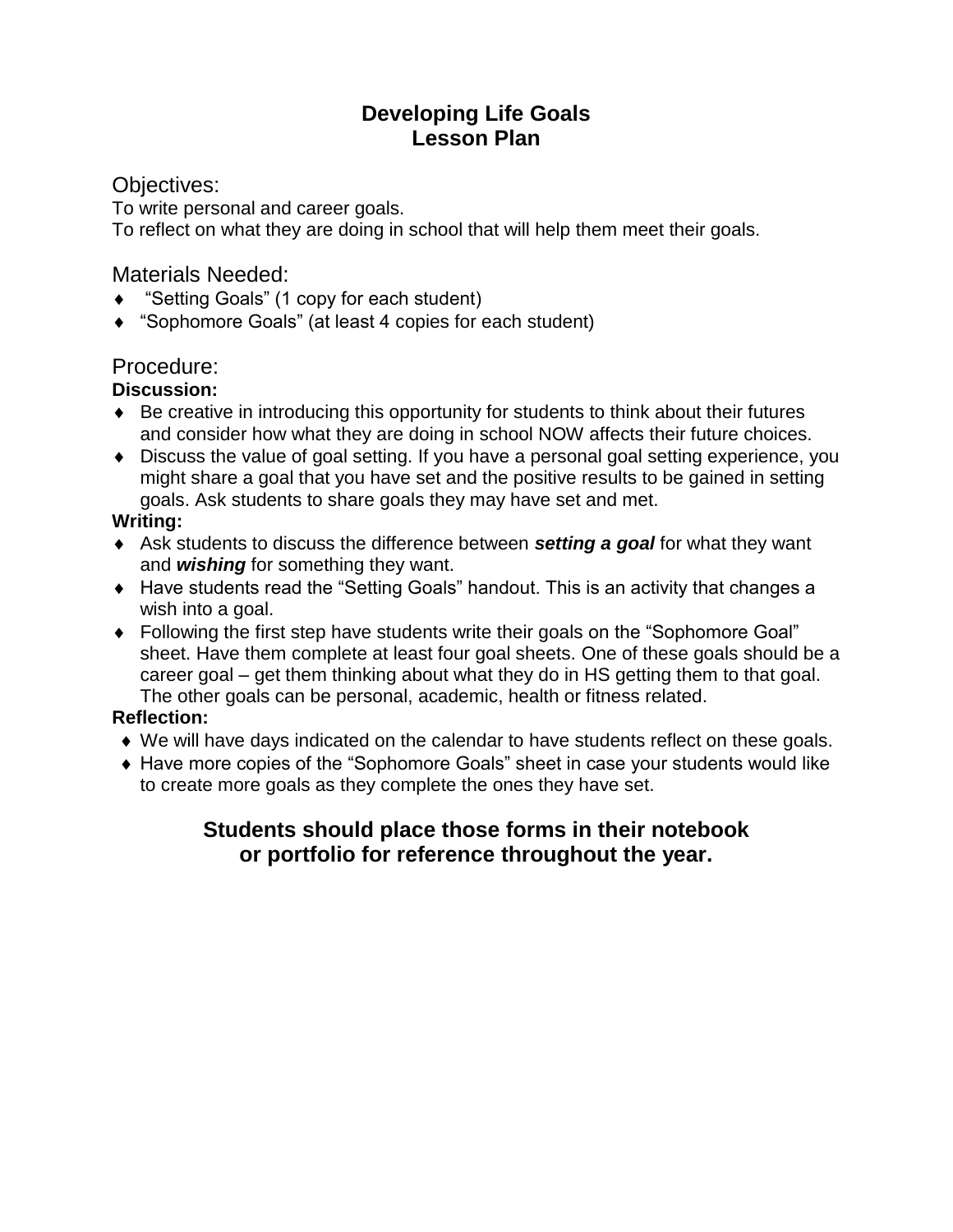## **Setting Goals**

#### *Goal setting can be a very effective method to getting you motivated to turn a wish into a goal. When setting goals, follow these four steps:*

### **1. Write your goals:**

- □ Be specific
- Goals need a start date and, preferably, an end date
- Goals need to be singular and strait forward
- **D** Make them attainable
- Goals need to be something that you can do in the time period that you set out
- Create them so that you can feel success, while still challenging yourself
- $\Box$  Be able to measure your success
- Goals need to be measurable--how will you know that you have met the goal?
- $\Box$  Be realistic, but challenge yourself
- A goal should be a stretch for you—difficult, but achievable
- If you don't match your values to the goal, you won't believe in the goal
- □ Set deadlines
- Set end times for each part of your action plan and the goal itself

### **2. Develop an action plan:**

- $\Box$  Write what you need to do to reach your goals
- Include dates whenever possible to identify when each step of the action plan will be completed
- Include the resources you will need to successfully complete the goal. These might include asking a friend for help, meeting with a teacher, gathering required materials, and setting a timeline so you can complete the goal on time

### **3. Reflect on your goal progress:**

- □ Check to see if you are following your timeline— does it need to be adjusted?
- Did you meet—or not meet—your goal?
- What helped you meet your goal? Or what prevented you from meeting your goal?
- What did you learn from setting this goal that will help you next time you set goals?

### **4. Reward yourself when you complete your goal:**

□ Celebrate your success